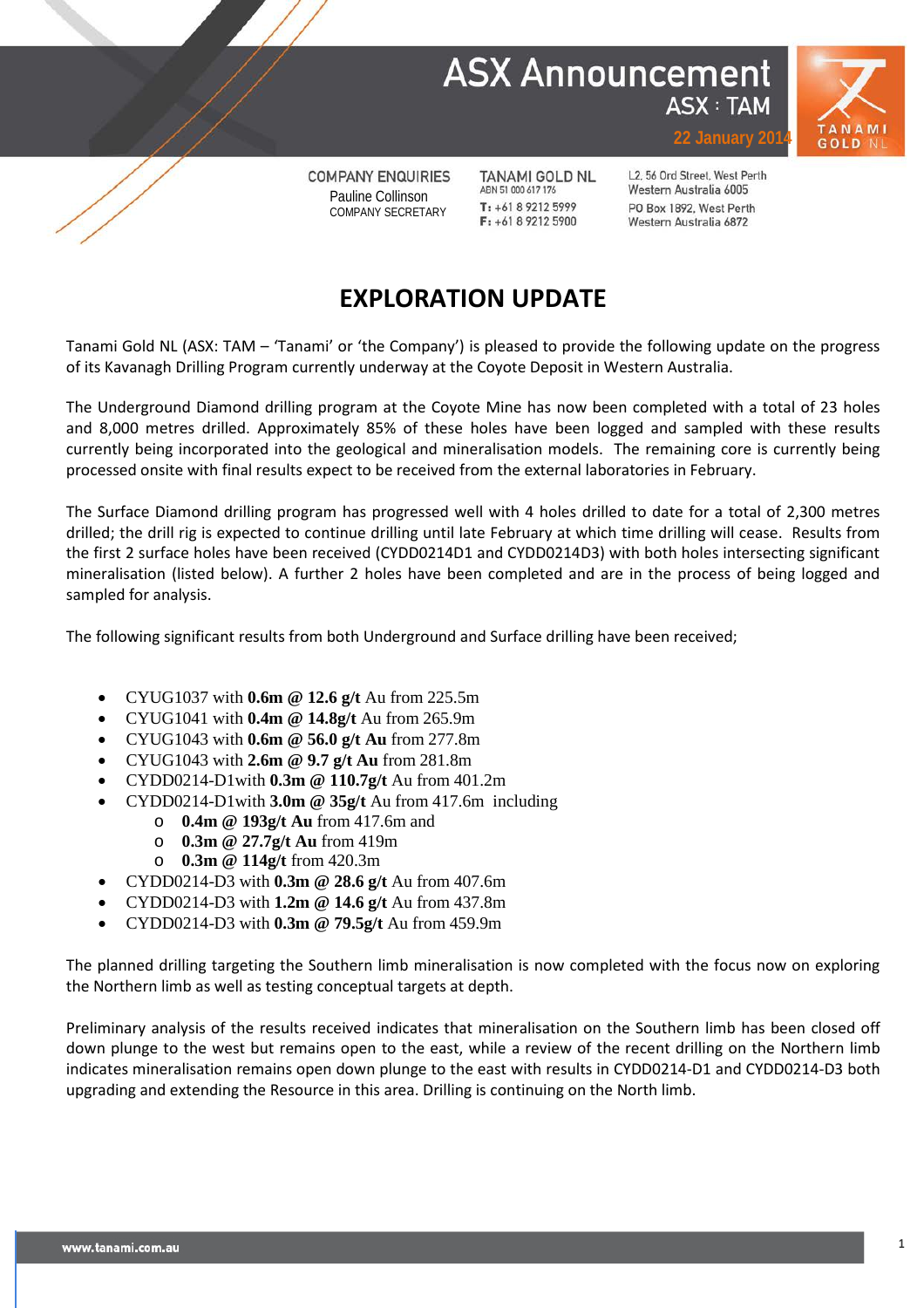22 January 2014

#### **Kavanagh Resource**

The Kavanagh Resource is hosted within quartz-carbonate veining that occurs within both Sandstone and Siltstone rocks that are located within a much larger sequence of turbidites. These sediments have been folded resulting in a steep southern limb and a shallower Northern limb. Historically gold mineralisation at Coyote has predominately been located on the steeper southern limb approximately 150-200m south of the current Kavanagh Resource.

A maiden **Inferred Resource** of 122,000 tonnes @ 25g/t Au for a total of 100,000 ounces of gold was announced for Kavanagh on the 9<sup>th</sup> of April 2013. The majority of mineralisation located to date is on the southern (steeper) limb, which is more easily drilled from the current underground mine. Extensions on this limb have been targeted in the current underground drilling program, whilst the surface diamond rig focuses on testing the Northern limb and exploring at depth.



**Figure 2: Coyote Planned Drilling**

**Figure 1: Kavanagh Drill Location Map (looking north)**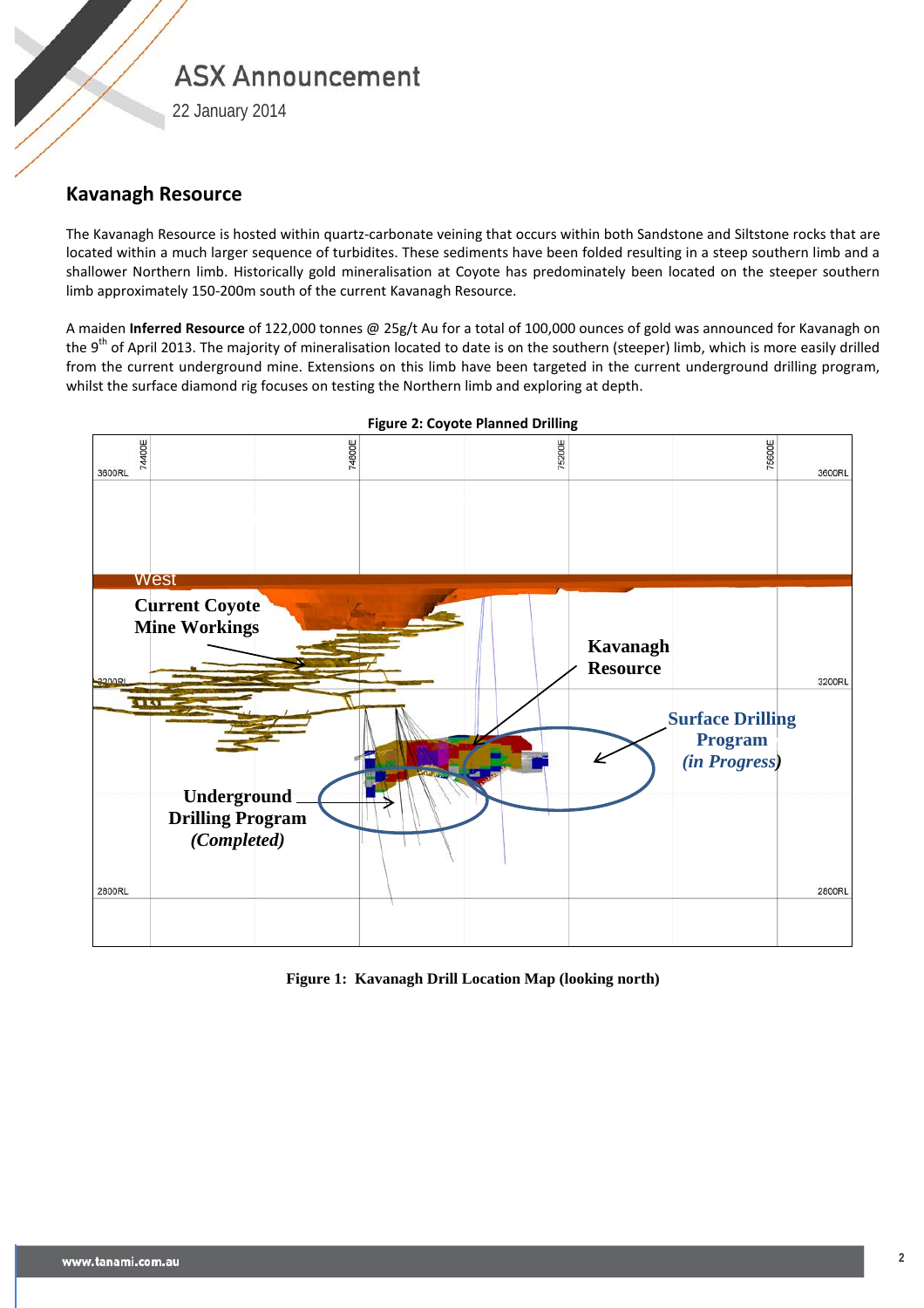22 January 2014

S. Sandwich der Teneral und der Teneral und der Teneral und der Teneral und der Teneral und der Teneral und der Teneral und der Teneral und der Teneral und der Teneral und der Teneral und der Teneral und der Teneral und de

#### **Table 1: Kavanagh Significant Intercepts**

| Hole ID         | Collar<br>Easting | Collar<br>Northing | Collar<br>RL | Collar<br>Dip | Collar<br>Azimuth | Max<br><b>Depth</b> | <b>Metres From</b> | Metres<br>To | Interval<br>Width               | Grade | Gram<br>Metre |
|-----------------|-------------------|--------------------|--------------|---------------|-------------------|---------------------|--------------------|--------------|---------------------------------|-------|---------------|
| <b>CYUG1024</b> | 74811             | 50138              | 3164         | $-54.5$       | 355               | 276                 | 210                | 211          | $\mathbf{1}$                    | 9.9   | 9.9           |
|                 |                   |                    |              |               |                   |                     | 218.8              | 219.1        | 0.3                             | 3.7   | 1.1           |
| <b>CYUG1025</b> | 74869             | 50105              | 3166         | $-40$         | $\overline{2}$    | 260                 | 241                | 241.6        | 0.6                             | 4.3   | 2.6           |
|                 |                   |                    |              |               |                   |                     | 245.5              | 246          | 0.5                             | 5.3   | 2.7           |
| <b>CYUG1026</b> | 74869             | 50105              | 3166         | $-46.5$       | $\mathbf 0$       | 291                 | 238.1              | 238.4        | 0.3                             | 9.5   | 2.8           |
| <b>CYUG1027</b> | 74811             | 50138              |              |               |                   | 300                 |                    |              | No significant results received |       |               |
| <b>CYUG1028</b> | 74869             | 50105              | 3166         | $-53.5$       | 0                 | 351.4               |                    |              | No significant results received |       |               |
| <b>CYUG1029</b> | 74811             | 50138              | 3164         | $-54.5$       | 5                 | 491                 | 207.1              | 207.5        | 0.4                             | 2.7   | 1.1           |
|                 |                   |                    |              |               |                   |                     | 194.7              | 195          | 0.3                             | 22.9  | 6.9           |
| CYUG1030        | 74869             | 50105              | 3166         | $-35.5$       | 6                 | 252                 | 199.7              | 200          | 0.3                             | 18.9  | 5.7           |
|                 |                   |                    |              |               |                   |                     | 236.1              | 236.4        | 0.3                             | 24.3  | 7.3           |
|                 |                   |                    |              |               |                   |                     | 250.2              | 251.2        | $\mathbf{1}$                    | 18.1  | 18.1          |
| CYUG1031        | 74811             | 50138              | 3164         | $-43.5$       | 11                | 240                 | 197.4              | 197.7        | 0.3                             | 10    | 3             |
| <b>CYUG1032</b> | 74869             | 50105              | 3166         | $-25$         | 358               | 227                 | 183.9              | 184.3        | 0.4                             | 25.5  | 10.2          |
| CYUG1033        | 74811             | 50138              | 3164         | $-54.5$       | 14                | 270                 |                    |              | No significant results received |       |               |
| <b>CYUG1034</b> | 74869             | 50105              | 3166         | $-46$         | 8                 | 327.2               | 281.05             | 281.7        | 0.6                             | 3.5   | 2.3           |
|                 |                   |                    |              |               |                   |                     | 290                | 291.1        | 1.1                             | 3.1   | 3.4           |
| <b>CYUG1035</b> | 74811             | 50138              | 3164         | $-48.5$       | 14                | 250                 | 206.6              | 208.6        | $\overline{2}$                  | 36    | 71.9          |
| CYUG1036        | 74880             | 50105              | 3166         | $-35.5$       | 17.5              | 336.2               |                    |              | No significant results received |       |               |
| CYUG1037        | 74869             | 50105              | 164          | $-30$         | 19                | 258                 | 225.45             | 226.1        | 0.6                             | 12.6  | 8.0           |
|                 |                   |                    |              |               |                   |                     | 207                | 207.8        | 0.8                             | 7.6   | 6.1           |
|                 |                   |                    |              |               |                   |                     | 206                | 206.3        | 0.3                             | 117.7 | 35.3          |
| <b>CYUG1038</b> | 74880             | 50105              | 3166         | $-22$         | 24                | 280                 | 221.2              | 221.5        | 0.3                             | 57.8  | 17.3          |
|                 |                   |                    |              |               |                   |                     | 243                | 244          | $\mathbf{1}$                    | 14.7  | 14.7          |
| CYUG1039        | 74869             | 50105              | 3166         | $-42$         | 8                 | 321                 | 250.9              | 251.3        | 0.4                             | 5.7   | 2.3           |
| CYUG1040        | 74880             | 50105              | 3166         | $-47$         | 18                | 400                 | 294.8              | 295.1        | 0.3                             | 5.1   | $1.5\,$       |
| CYUG1041        | 74869             | 50105              | 3166         | $-40$         | 15.5              | 290.1               | 265.9              | 266.3        | 0.4                             | 14.8  | 5.9           |
| <b>CYUG1042</b> | 74869             | 50105              | 3166         |               |                   |                     |                    |              | <b>Results Pending</b>          |       |               |
|                 |                   |                    |              |               |                   |                     | 274.7              | 275.1        | 0.4                             | 12.6  | 4.9           |
| CYUG1043        | 74880             | 50105              | 3166         | $-39$         | 22                | 299                 | 277.9              | 278.4        | 0.6                             | 56.0  | 30.8          |
|                 |                   |                    |              |               |                   |                     | 281.8              | 284.4        | 2.6                             | 9.7   | 25.1          |
| <b>CYUG1044</b> | 74880             | 50105              | 3166         | $-33$         | 23.5              | 357.4               |                    |              | <b>Results Pending</b>          |       |               |
| <b>CYUG1045</b> | 74869             | 50105              | 3166         | -44           | 15                | 450.2               |                    |              | Drilled but not sampled yet     |       |               |
| CYUG1046        | 74880             | 50105              | 3166         | -48           | 23                | 710                 |                    |              | Drilled but not sampled yet     |       |               |
|                 |                   |                    |              |               |                   |                     | 396.4              | 396.7        | 0.3                             | 16.5  | 5.0           |
|                 |                   |                    |              |               |                   |                     | 401.2              | 401.5        | 0.3                             | 60.7  | 18.2          |
|                 |                   |                    |              |               |                   |                     | 417.6              | 420.6        | 3                               | 35    | 105           |
| CYDD0214D1      | 75040             | 50567              | 3413         | $-54.9$       | 186.5             | 479.8               | incl. 417.6        | 418          | 0.4                             | 193   | 77.1          |
|                 |                   |                    |              |               |                   |                     | incl. 419          | 419.3        | 0.3                             | 27.7  | 8.3           |
|                 |                   |                    |              |               |                   |                     | incl. 420.3        | 420.6        | 0.3                             | 114   | 34.3          |
|                 |                   |                    |              |               |                   |                     | 407.6              | 407.9        | 0.3                             | 28.6  | 8.6           |
| CYDD0214D3      | 75040             | 50567              | 3413         | $-55$         | 183               | 523                 | 437.8              | 439          | 1.2                             | 14.6  | 17.5          |
|                 |                   |                    |              |               |                   |                     | 459.9              | 460.2        | 0.3                             | 79.5  | 23.9          |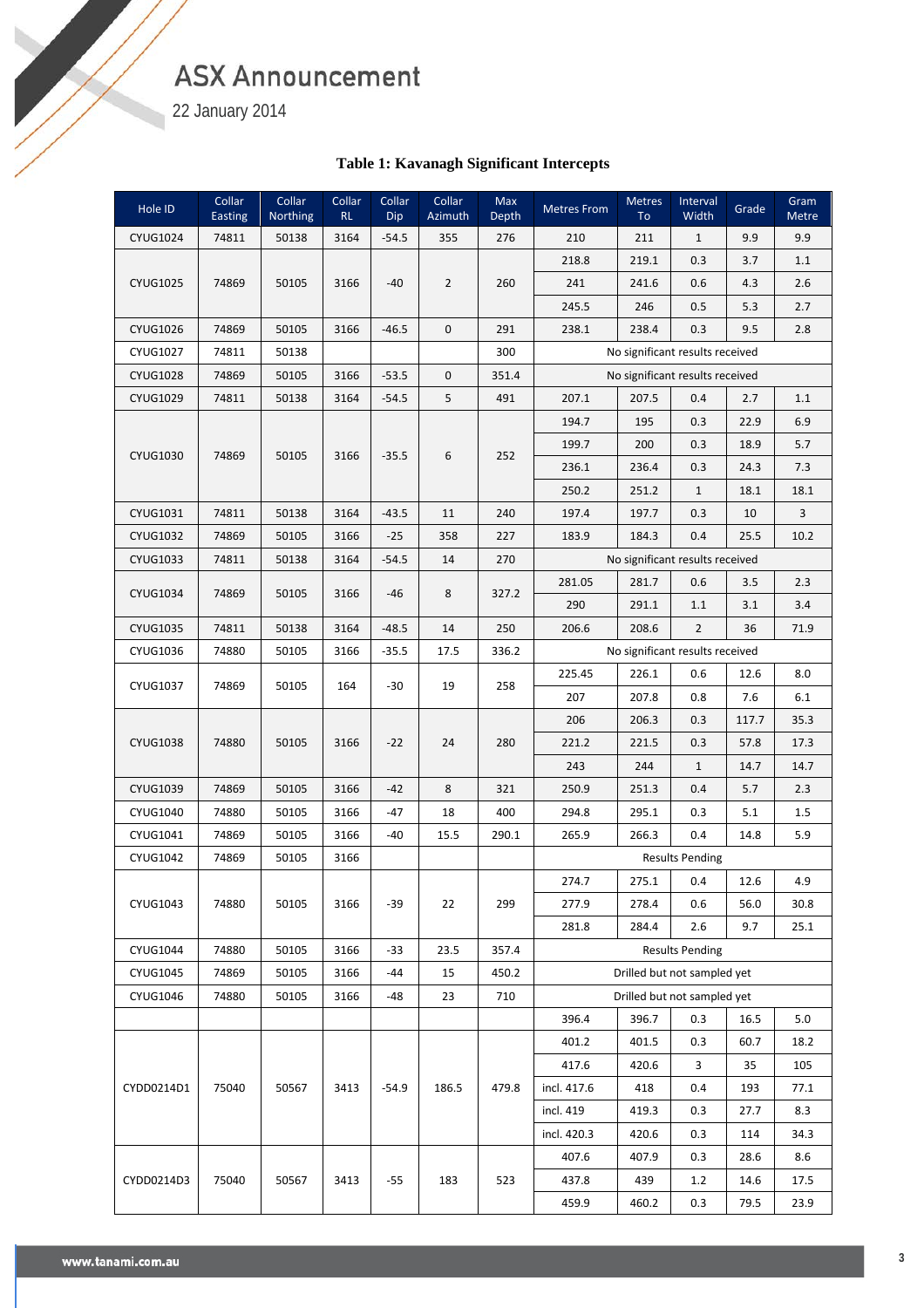22 January 2014

#### **Notes to accompany Table 1**

- 1. Collar Northing, Easting and Azimuth are all in Local Grid coordinates. Collar RL is relative to AHD. Collar coordinates may vary upon final survey.<br>2. Standard analyses is by 50g fire assay with AAS finish or screen fi
- 2. Standard analyses is by 50g fire assay with AAS finish or screen fired 1kg assay with AAS finish where visible gold is logged
- 3. Samples are of half diamond NQ2 core samples.
- 4. No cutting of grades has been applied. Assays are rounded to nearest 0.1g/t.
- 5. Intervals are all down hole length.
- 6. Cut-off of for reporting as significant results is greater than 1gram metre
- Shaded intervals have been previously reported.

**Gerard McMahon Chairman**

#### **Competent Person's Statement**

*The information in this report that relates to Mineral Resource is based on information compiled by Mr Michael Thomson, a full time employee and Principal Geologist of Tanami Gold NL. Mr Thomson is a member of the Australasian Institute of Mining and Metallurgy and has sufficient experience which is relevant to the style of mineralisation and type of deposit under consideration to qualify as a Competent Person as defined in the December 2004 edition of the Australasian Code for Reporting of Exploration Results, Mineral Resources and Ore Reserves (JORC Code). Mr Thomson consents to the inclusion in this report of the matters based on this information, in the form and context in which they appear. This information was prepared and first disclosed under the JORC Code 2004. It has not been updated since to comply with the JORC Code 2012 on the basis that the information has not materially changed since it was last reported.*

*The information in this report that relates to Geological Data and Exploration Results is based on, and fairly represents information and supporting documentation compiled by Mr Michael Thomson, a full time employee and Principal Geologist of Tanami Gold NL. Mr Thomson is a Member of The Australian Institute of Geoscientists and has sufficient experience which is relevant to the style of mineralisation and type of deposit under consideration and to the activity which he is undertaking to qualify as Competent Person as defined in the 2012 Edition of the "Australasian Code for Reporting of Exploration Results, Mineral Resources and Ore Reserves". Mr Thomson consents to the inclusion in this report of the matters based on his information, in the form and context in which they appear.*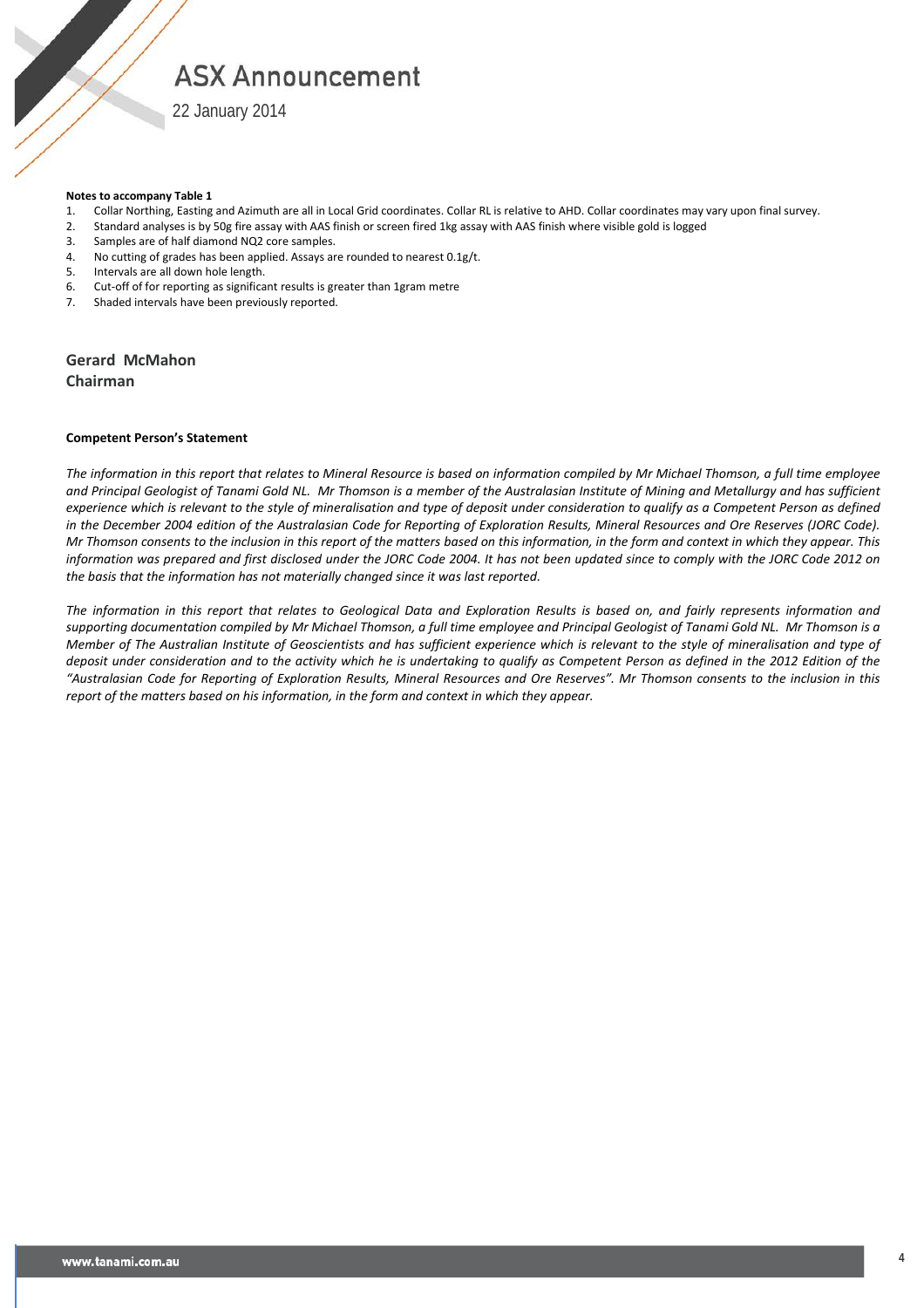22 January 2014

W 11

|                                                          | Table 2: Sampling Technique and Data                                                                                                                                                                                                                                                                                                                                                                                                                                     |                                                                                                                                                                                                                                                                                                                                                                                                                                                                            |
|----------------------------------------------------------|--------------------------------------------------------------------------------------------------------------------------------------------------------------------------------------------------------------------------------------------------------------------------------------------------------------------------------------------------------------------------------------------------------------------------------------------------------------------------|----------------------------------------------------------------------------------------------------------------------------------------------------------------------------------------------------------------------------------------------------------------------------------------------------------------------------------------------------------------------------------------------------------------------------------------------------------------------------|
| <b>Criteria</b>                                          | <b>JORC Code explanation</b>                                                                                                                                                                                                                                                                                                                                                                                                                                             | <b>Commentary</b>                                                                                                                                                                                                                                                                                                                                                                                                                                                          |
|                                                          | Nature and quality of sampling (eg cut<br>$\bullet$<br>channels, random chips, or specific<br>specialised industry standard measurement<br>tools appropriate to the minerals under<br>investigation, such as down hole gamma<br>sondes, or handheld XRF instruments, etc).<br>These examples should not be taken as<br>limiting the broad meaning of sampling.                                                                                                           | Tanami Gold utilised diamond drilling. Holes<br>were generally angled to grid north (from<br>underground) and grid south (from surface),<br>Core was sampled a 1 metre intervals or to<br>geological contacts. A minimal sample<br>length of 0.3m was applied.<br>All core from within approximately 50m of<br>the Kavanagh mineralisation is sampled,<br>beyond this point core is selected for<br>sampling by the onsite geologists based on<br>geological observations. |
| <b>Sampling techniques</b><br><b>Drilling techniques</b> | Include reference to measures taken to<br>ensure sample representivity and the<br>appropriate calibration of any measurement<br>tools or systems used.                                                                                                                                                                                                                                                                                                                   | To ensure representivity, half core samples<br>were taken from the same side of the core<br>for each hole (western half of core<br>retained).                                                                                                                                                                                                                                                                                                                              |
|                                                          | Aspects of the determination of<br>mineralisation that are Material to the<br>Public Report.                                                                                                                                                                                                                                                                                                                                                                             | To reduce issues related to sampling coarse<br>gold, where visible gold has been identified<br>during geological inspections, 2 feldspar                                                                                                                                                                                                                                                                                                                                   |
|                                                          | • In cases where 'industry standard' work<br>has been done this would be relatively<br>simple (eg 'reverse circulation drilling was<br>used to obtain 1 m samples from which 3<br>kg was pulverised to produce a 30 g<br>charge for fire assay'). In other cases more<br>explanation may be required, such as<br>where there is coarse gold that has<br>inherent sampling problems. Unusual<br>commodities or mineralisation types (eg<br>submarine nodules) may warrant | flushes are inserted after these sample into<br>the same sample stream at the laboratory<br>to limit the chance of contamination of<br>subsequent samples.<br>Where visible gold is identified, the sample                                                                                                                                                                                                                                                                 |
|                                                          |                                                                                                                                                                                                                                                                                                                                                                                                                                                                          | has an additional 1 kilogram Screen Fire<br>Assay to reduce the effect coarse gold has<br>on smaller sample sizes.<br>All samples that report greater than 5g/t Au                                                                                                                                                                                                                                                                                                         |
|                                                          | disclosure of detailed information.                                                                                                                                                                                                                                                                                                                                                                                                                                      | within the target area are selected for<br>additional 1 kilogram screen fire assays.                                                                                                                                                                                                                                                                                                                                                                                       |
|                                                          | Drill type (eg core, reverse circulation,<br>$\bullet$<br>open-hole hammer, rotary air blast, auger,<br>Bangka, sonic, etc) and details (eg core<br>diameter, triple or standard tube, depth of<br>diamond tails, face-sampling bit or other<br>type, whether core is oriented and if so, by                                                                                                                                                                             | #Diamond drilling carried out was with NQ2<br>sized equipment with standard tube. Minor<br>intervals at the top of the hole were drilled<br>with HQ3 sized core until competent rock was<br>intercepted                                                                                                                                                                                                                                                                    |
|                                                          | what method, etc).                                                                                                                                                                                                                                                                                                                                                                                                                                                       | # Core was orientated with a reflex<br>orientation tool (bottom of core)                                                                                                                                                                                                                                                                                                                                                                                                   |
| <b>Drill sample recovery</b>                             | Method of recording and assessing core<br>$\bullet$<br>and chip sample recoveries and results<br>assessed.                                                                                                                                                                                                                                                                                                                                                               | #Core recovery is logged for every metre as<br>a percentage. Recoveries for this program<br>have been in excess of 90%.                                                                                                                                                                                                                                                                                                                                                    |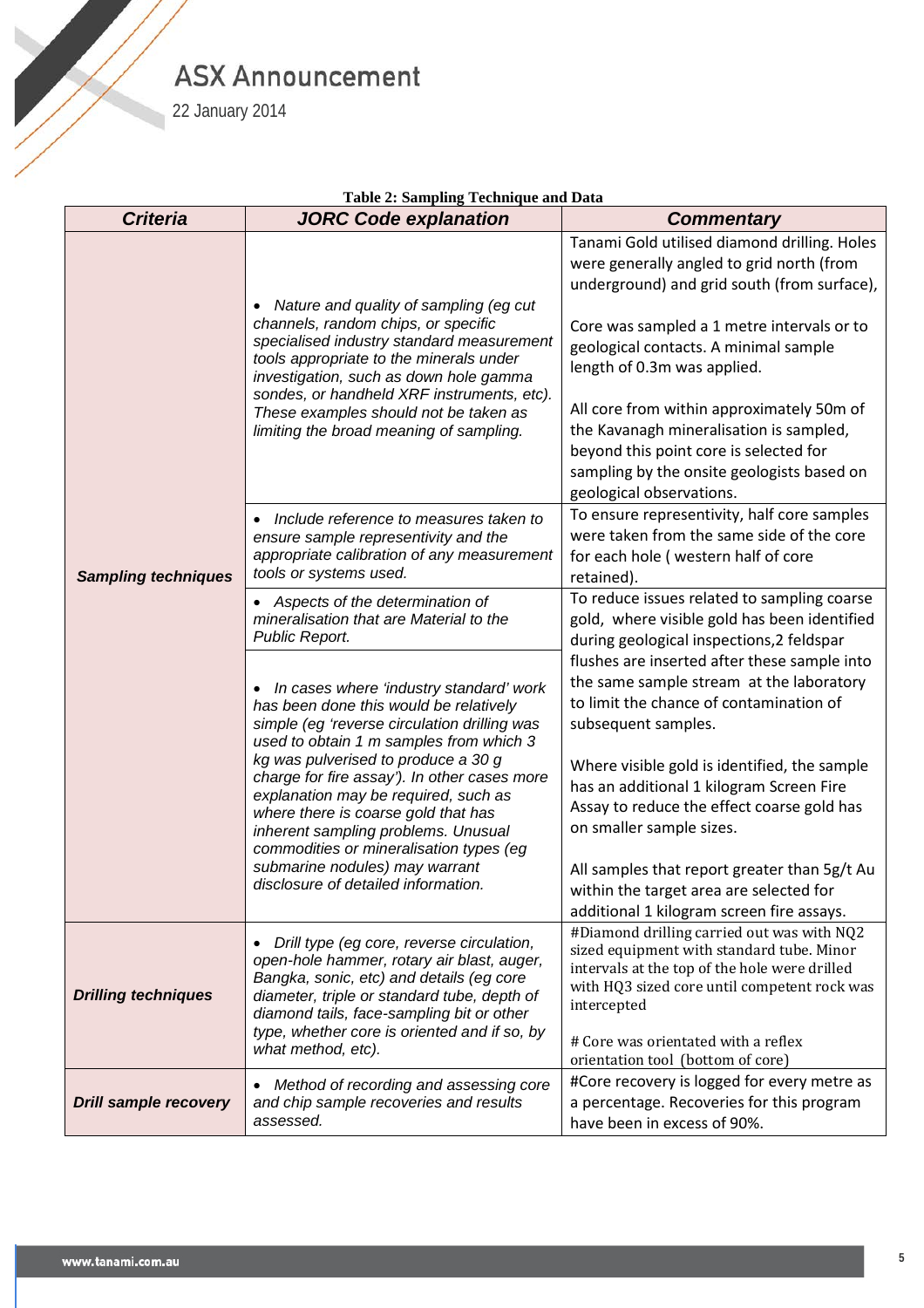| 22 January 2014                                      | <b>ASX Announcement</b>                                                                                                                                                                                       |                                                                                                                                                                                                                                                                                                       |
|------------------------------------------------------|---------------------------------------------------------------------------------------------------------------------------------------------------------------------------------------------------------------|-------------------------------------------------------------------------------------------------------------------------------------------------------------------------------------------------------------------------------------------------------------------------------------------------------|
| <b>Criteria</b>                                      | <b>JORC Code explanation</b>                                                                                                                                                                                  | <b>Commentary</b>                                                                                                                                                                                                                                                                                     |
|                                                      | Measures taken to maximise sample<br>recovery and ensure representative nature<br>of the samples.                                                                                                             | # During drilling in broken ground, where<br>core loss is possible, drillers have adjusted<br>the drill technique to ensure maximum<br>recovery is obtained. As greater than 90%<br>of the sample on average has been<br>recovered these samples are representative<br>of the material being sampled. |
|                                                      | Whether a relationship exists between<br>$\bullet$<br>sample recovery and grade and whether<br>sample bias may have occurred due to<br>preferential loss/gain of fine/coarse<br>material.                     | #At Coyote (Kavanagh) no relationship<br>exists between sample recovery and grade.                                                                                                                                                                                                                    |
|                                                      | Whether core and chip samples have<br>been geologically and geotechnically<br>logged to a level of detail to support<br>appropriate Mineral Resource estimation,<br>mining studies and metallurgical studies. | All diamond core was logged for recovery,<br>RQD, geology and structure.<br>Core logging has been done to an<br>appropriate level to support Mineral<br><b>Resource Estimation</b>                                                                                                                    |
| Logging                                              | Whether logging is qualitative or<br>quantitative in nature. Core (or costean,<br>channel, etc) photography.                                                                                                  | Core was photographed by tray with both<br>wet and dry taken.<br>Logging is quantitative in nature.                                                                                                                                                                                                   |
|                                                      | The total length and percentage of the<br>relevant intersections logged.                                                                                                                                      | All diamond core was logged.                                                                                                                                                                                                                                                                          |
|                                                      | If core, whether cut or sawn and<br>$\bullet$<br>whether quarter, half or all core taken.                                                                                                                     | Core is cut in half with an Almonte core saw<br>onsite to either metre intervals or geological<br>contacts.<br>To ensure representivity, standard protocol is<br>to sample the same side of the core for each                                                                                         |
| Sub-sampling<br>techniques and<br>sample preparation | If non-core, whether riffled, tube<br>sampled, rotary split, etc and whether<br>sampled wet or dry.                                                                                                           | hole, retaining the western side of the core.<br>Not applicable as only core samples taken.                                                                                                                                                                                                           |
|                                                      | For all sample types, the nature, quality<br>$\bullet$<br>and appropriateness of the sample<br>preparation technique.                                                                                         | The sample preparation used is industry<br>standard for gold mineralisation with<br>adequate sample sizes taken to correctly<br>represent gold mineralisation based on the<br>style of mineralisation and thickness of<br>mineralisation.                                                             |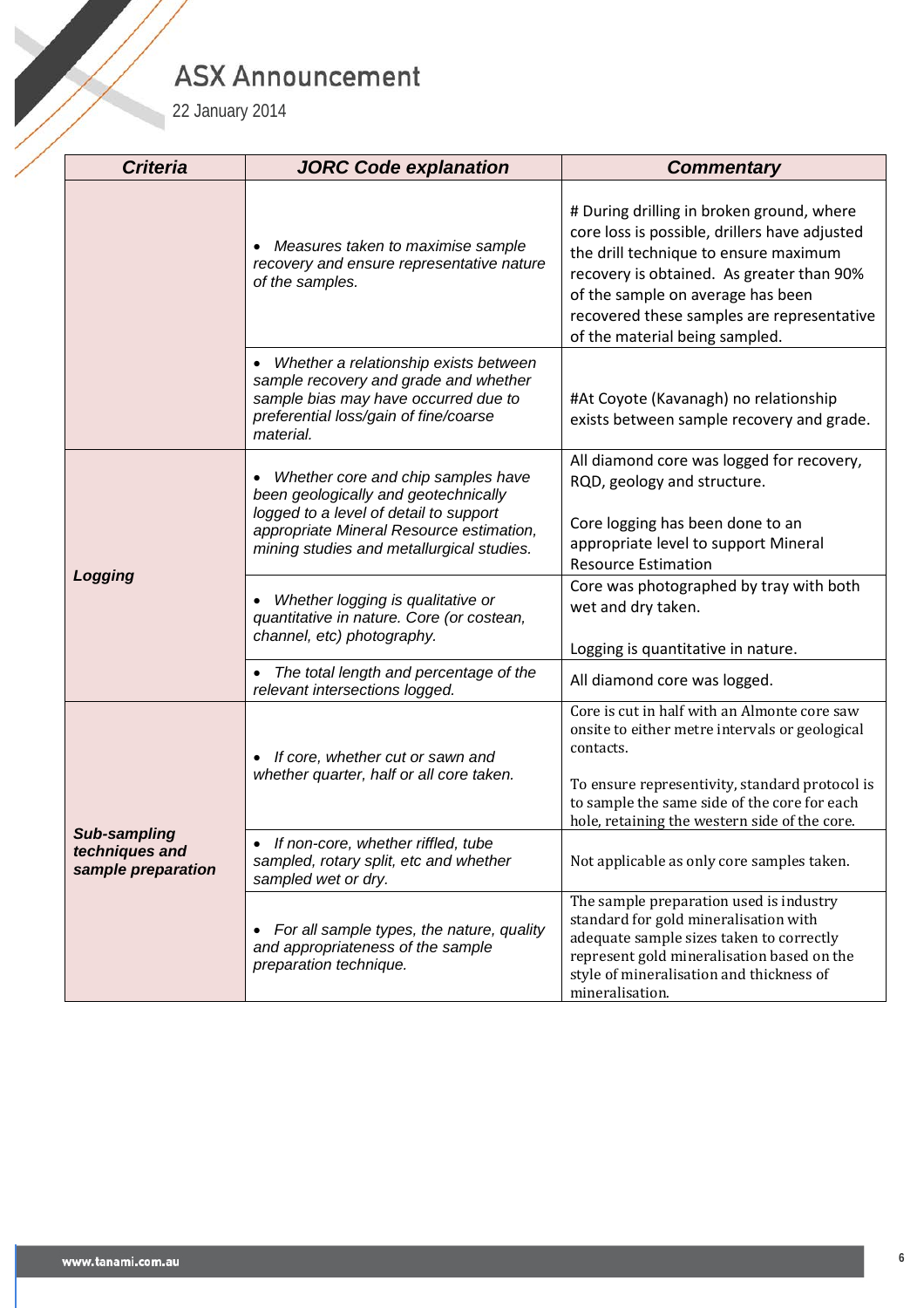| 22 January 2014                                      | <b>ASX Announcement</b>                                                                                                                                                                                                                                      |                                                                                                                                                                                                                                                                                                             |
|------------------------------------------------------|--------------------------------------------------------------------------------------------------------------------------------------------------------------------------------------------------------------------------------------------------------------|-------------------------------------------------------------------------------------------------------------------------------------------------------------------------------------------------------------------------------------------------------------------------------------------------------------|
| <b>Criteria</b>                                      | <b>JORC Code explanation</b>                                                                                                                                                                                                                                 | <b>Commentary</b>                                                                                                                                                                                                                                                                                           |
|                                                      |                                                                                                                                                                                                                                                              | All samples are submitted to an accredited<br>commercial laboratory with standard<br>reference material to ensure accuracy of<br>results. An average of 1:20 field blanks and 1<br>in 25 standard reference material are<br>inserted.                                                                       |
|                                                      | Quality control procedures adopted for<br>all sub-sampling stages to maximise<br>representivity of samples.                                                                                                                                                  | The laboratory also runs its own internal<br>checks that are reported to the company for<br>verification.                                                                                                                                                                                                   |
|                                                      |                                                                                                                                                                                                                                                              | Detailed procedures are in place for all<br>sampling processes onsite while the<br>commercial laboratory also has multiple<br>procedures to ensure representivity of<br>samples is maintained.                                                                                                              |
|                                                      | Measures taken to ensure that the<br>sampling is representative of the in situ<br>material collected, including for instance<br>results for field duplicate/second-half<br>sampling.                                                                         | No field duplicates have been carried out to<br>date due to this process consuming the<br>complete core and not leaving any core for<br>future geological observations. This process is<br>scheduled for after geological observations<br>are complete.                                                     |
|                                                      | Whether sample sizes are appropriate<br>to the grain size of the material being<br>sampled.                                                                                                                                                                  | Due to the variable nature of coarse gold, all<br>results in the Kavanagh drilling program that<br>return greater than 5 gram-metres are<br>selected for additional 1kg screen fire assay.                                                                                                                  |
|                                                      | The nature, quality and appropriateness<br>of the assaying and laboratory procedures<br>used and whether the technique is<br>considered partial or total.                                                                                                    | The techniques used for gold analysis is a<br>50 gram fire assay or 1000 gram screen fire<br>assay with Atomic Absorption finish. Both<br>analytical techniques provide total gold<br>content and are accepted techniques within<br>the gold industry.                                                      |
| <b>Quality of assay data</b><br>and laboratory tests | For geophysical tools, spectrometers,<br>$\bullet$<br>handheld XRF instruments, etc, the<br>parameters used in determining the<br>analysis including instrument make and<br>model, reading times, calibrations factors<br>applied and their derivation, etc. | No additional tools were used for analysis.                                                                                                                                                                                                                                                                 |
|                                                      | Nature of quality control procedures<br>adopted (eg standards, blanks, duplicates,<br>external laboratory checks) and whether<br>acceptable levels of accuracy (ie lack of<br>bias) and precision have been established.                                     | TGNL submit an average of 1 standard and 1<br>blank every 25 samples with the addition of<br>further blank material when coarse gold is<br>logged. All results received to date have<br>fallen within adequate ranges of the<br>expected values. No duplicates or<br>laboratory checks have been performed. |
| <b>Verification of</b><br>sampling and               | The verification of significant<br>$\bullet$<br>intersections by either independent or<br>alternative company personnel.                                                                                                                                     | Significant intersections have not been<br>verified by an external partly to date.                                                                                                                                                                                                                          |
| assaying                                             | The use of twinned holes.<br>$\bullet$                                                                                                                                                                                                                       | No diamond twinning has been done to<br>date.                                                                                                                                                                                                                                                               |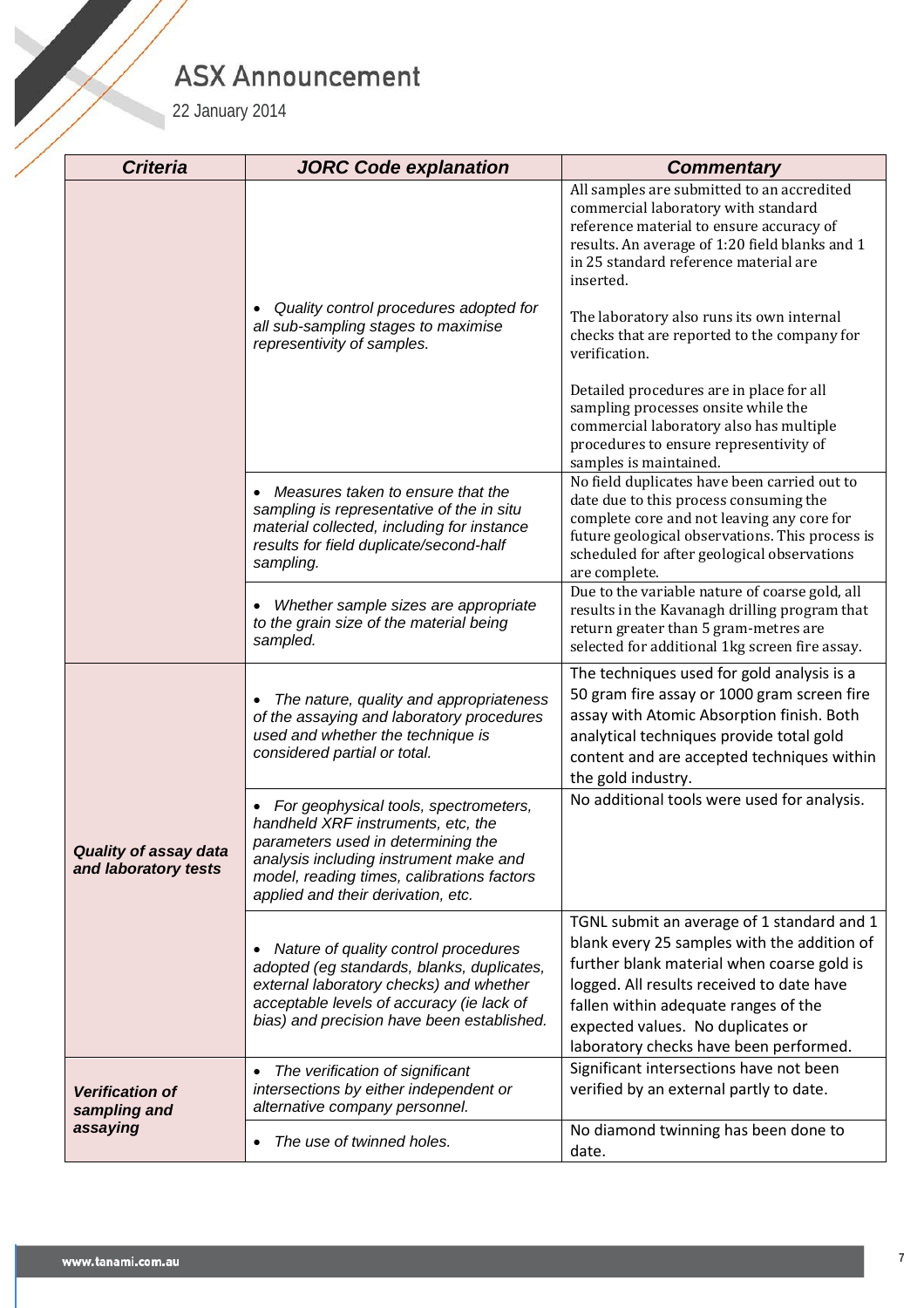| 22 January 2014                   | <b>ASX Announcement</b>                                                                                                                                                                                                                     |                                                                                                                                                                                                                                                                                                                                                                                                                                     |
|-----------------------------------|---------------------------------------------------------------------------------------------------------------------------------------------------------------------------------------------------------------------------------------------|-------------------------------------------------------------------------------------------------------------------------------------------------------------------------------------------------------------------------------------------------------------------------------------------------------------------------------------------------------------------------------------------------------------------------------------|
| <b>Criteria</b>                   | <b>JORC Code explanation</b>                                                                                                                                                                                                                | <b>Commentary</b>                                                                                                                                                                                                                                                                                                                                                                                                                   |
|                                   | Documentation of primary data, data<br>$\bullet$<br>entry procedures, data verification, data<br>storage (physical and electronic) protocols.                                                                                               | The majority of data is recorded digitally<br>and archived. All physical copies remain<br>archived onsite, the majority are scanned<br>and digitally stored.<br>All relevant procedures exist for data entry,<br>data verification and data storage.                                                                                                                                                                                |
|                                   | Discuss any adjustment to assay data.                                                                                                                                                                                                       | Where present, screen fire assays are the<br>preferred value for any particular sample,<br>and are considered more accurate than the<br>50gm fire assay. On average screen fire<br>assay received have returned marginally<br>higher grades than the 50gm fire assay.                                                                                                                                                               |
| <b>Location of data</b><br>points | Accuracy and quality of surveys used to<br>$\bullet$<br>locate drill holes (collar and down-hole<br>surveys), trenches, mine workings and<br>other locations used in Mineral Resource<br>estimation.                                        | All collar points have been surveyed in the<br>local mine grid.<br>A combination of singleshot, multishot and<br>high accuracy north seeking gyro surveys<br>have been carried out downhole for all<br>holes drilled<br>Mine workings support this approach with<br>good accuracy achieved with historical<br>drilling at Coyote.<br>None of the holes listed in this report have<br>been used in a Mineral Resource<br>estimation. |
|                                   | Specification of the grid system used.<br>$\bullet$                                                                                                                                                                                         | The grid used is the Local Coyote Mine Grid<br>which has a direct transformation to GDA<br>94 - MGA Zone 52.                                                                                                                                                                                                                                                                                                                        |
|                                   | Quality and adequacy of topographic<br>control.                                                                                                                                                                                             | The surface topography has been surveyed<br>to a high level of accuracy.                                                                                                                                                                                                                                                                                                                                                            |
|                                   | Data spacing for reporting of Exploration<br>Results.                                                                                                                                                                                       | The data spacing varies within the Kavanagh<br>Mineralisation from 100m on the                                                                                                                                                                                                                                                                                                                                                      |
| Data spacing and<br>distribution  | Whether the data spacing and<br>distribution is sufficient to establish the<br>degree of geological and grade continuity<br>appropriate for the Mineral Resource and<br>Ore Reserve estimation procedure(s) and<br>classifications applied. | extremities to approximately 50m in the<br>better defined regions. This drill spacing is<br>deemed adequate for an Inferred Resource<br>as good geological continuity is present with<br>acceptable grade continuity.                                                                                                                                                                                                               |
|                                   | Whether sample compositing has been<br>applied.                                                                                                                                                                                             | Samples have not been composited at this<br>stage of interpretation.                                                                                                                                                                                                                                                                                                                                                                |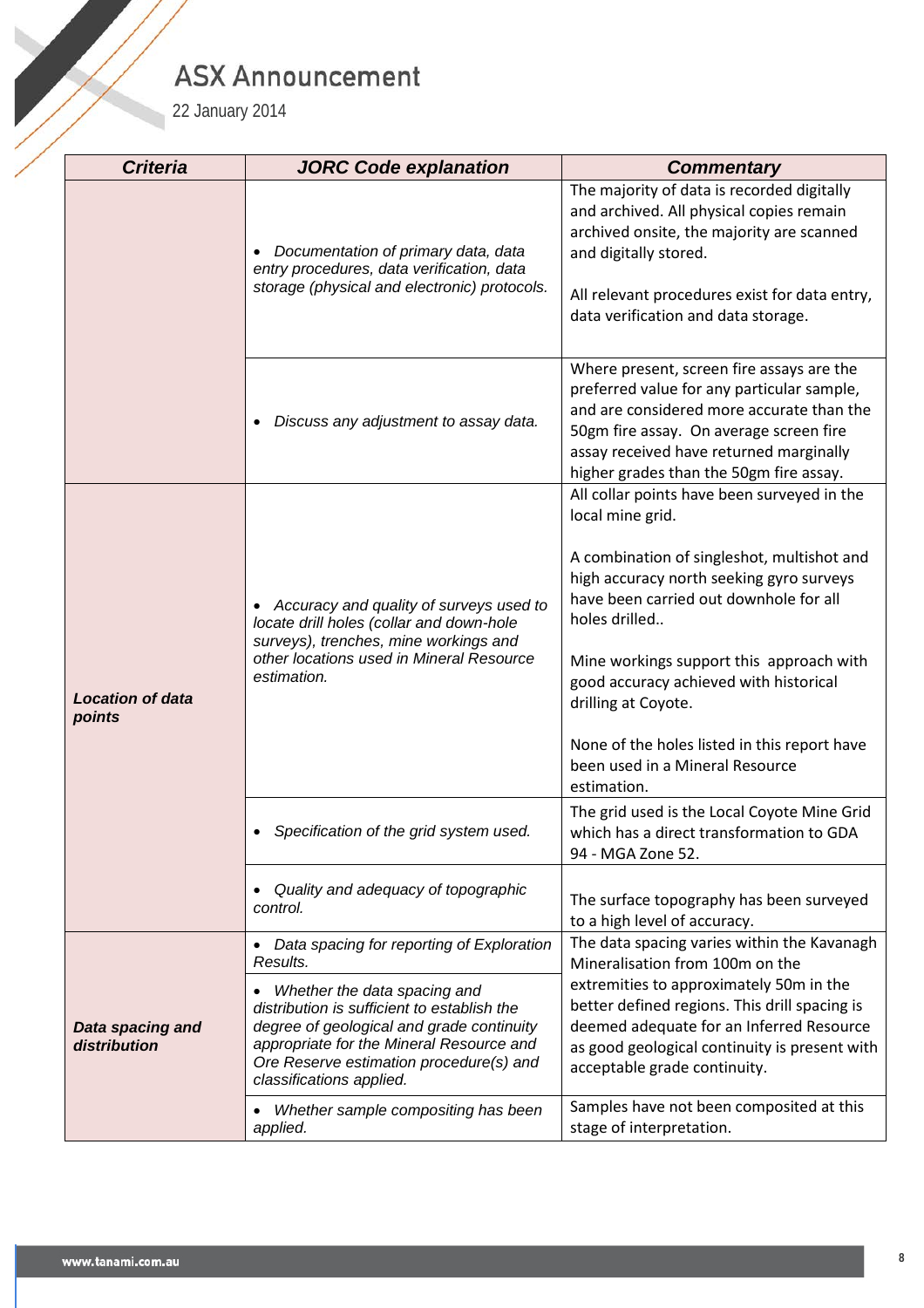| 22 January 2014                                                             | <b>ASX Announcement</b>                                                                                                                                                                                                                   |                                                                                                                                                                                                                                                                        |
|-----------------------------------------------------------------------------|-------------------------------------------------------------------------------------------------------------------------------------------------------------------------------------------------------------------------------------------|------------------------------------------------------------------------------------------------------------------------------------------------------------------------------------------------------------------------------------------------------------------------|
| <b>Criteria</b>                                                             | <b>JORC Code explanation</b>                                                                                                                                                                                                              | <b>Commentary</b>                                                                                                                                                                                                                                                      |
| <b>Orientation of data in</b><br>relation to geological<br><b>structure</b> | Whether the orientation of sampling<br>$\bullet$<br>achieves unbiased sampling of possible<br>structures and the extent to which this is<br>known, considering the deposit type.<br>If the relationship between the drilling<br>$\bullet$ | Where possible drilling is designed to<br>intercept mineralisation at high angles (as<br>close to perpendicular to mineralisation as<br>possible).<br>No orientation based sample bias has been<br>identified in the data.<br>Due to the narrow nature of the Kavanagh |
|                                                                             | orientation and the orientation of key<br>mineralised structures is considered to<br>have introduced a sampling bias, this<br>should be assessed and reported if<br>material.                                                             | mineralisation all intervals have a true<br>width calculated prior to resource<br>estimation to ensure that no bias is carried<br>through.                                                                                                                             |
| <b>Sample security</b>                                                      | The measures taken to ensure sample<br>$\bullet$<br>security.                                                                                                                                                                             | Samples are securely stored during the<br>transportation stages to the laboratories in<br>calico bags that are placed within larger<br>waterproof plastic bags that are cable-tied<br>prior to transport                                                               |
| <b>Audits or reviews</b>                                                    | The results of any audits or reviews of<br>$\bullet$<br>sampling techniques and data.                                                                                                                                                     | No audit has been carried out on this drilling<br>program, previous drilling associated with the<br>Kavanagh Resource have been externally<br>reviewed with no significant issues identified.                                                                          |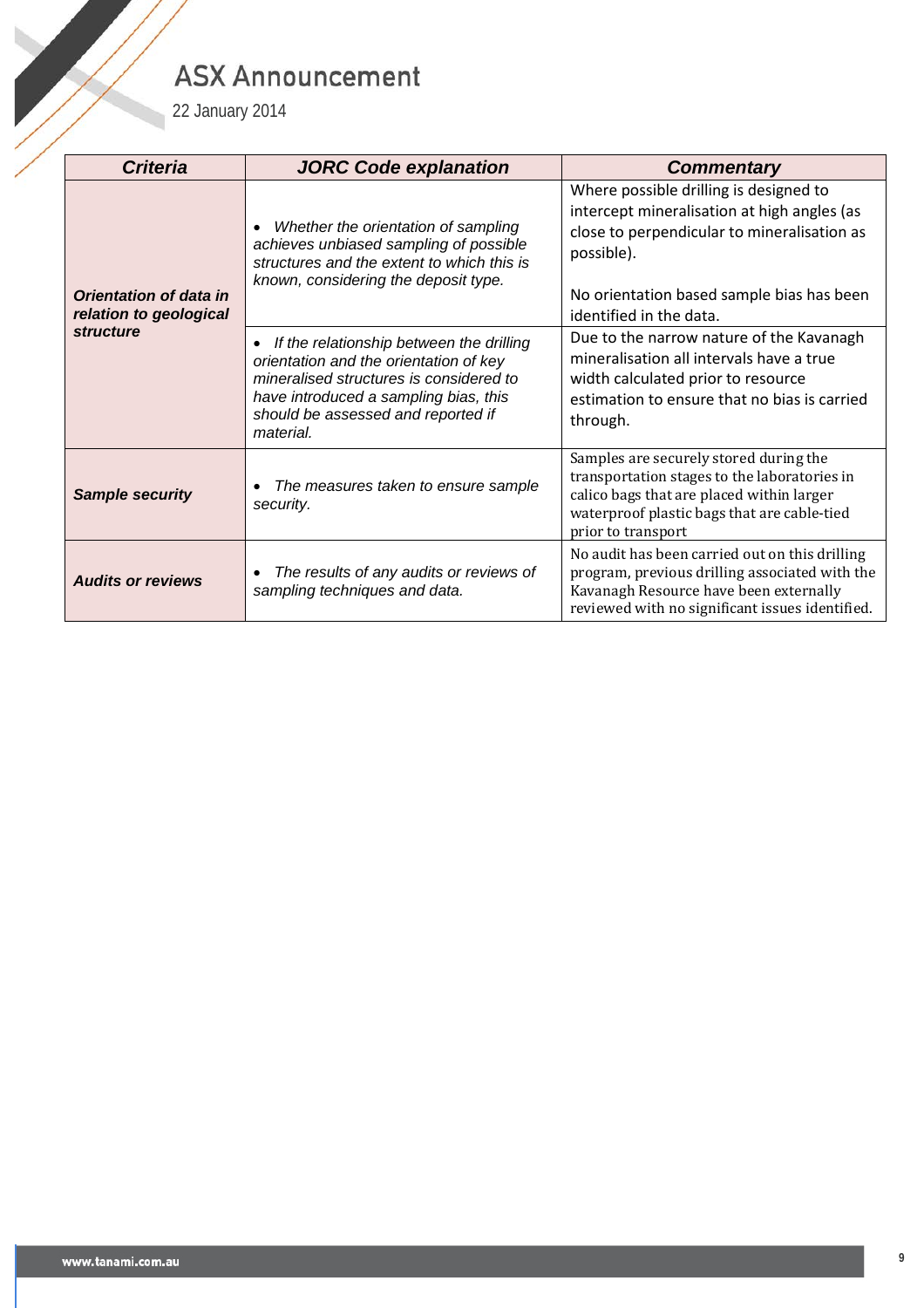

22 January 2014

S. Sandwich der Teneral und der Teneral und der Teneral und der Teneral und der Teneral und der Teneral und der Teneral und der Teneral und der Teneral und der Teneral und der Teneral und der Teneral und der Teneral und de

#### **Table 3: Reporting of Exploration Results**

| <b>Criteria</b>                                   | <b>JORC Code explanation</b>                                                                                                                                                                                                                                                                   | <b>Commentary</b>                                                                                                                                                                                                                                                                                                                                                                                                                                                                                                              |
|---------------------------------------------------|------------------------------------------------------------------------------------------------------------------------------------------------------------------------------------------------------------------------------------------------------------------------------------------------|--------------------------------------------------------------------------------------------------------------------------------------------------------------------------------------------------------------------------------------------------------------------------------------------------------------------------------------------------------------------------------------------------------------------------------------------------------------------------------------------------------------------------------|
| <b>Mineral tenement and</b><br>land tenure status | Type, reference name/number, location<br>and ownership including agreements or<br>material issues with third parties such as<br>joint ventures, partnerships, overriding<br>royalties, native title interests, historical sites,<br>wilderness or national park and<br>environmental settings. | Kavanagh is located within M80/559 which<br>is registered to Tanami Exploration, a<br>wholly owned subsidiary of Tanami Gold<br>NL.<br>The Kavanagh resource is subject to the<br>Coyote Mine Agreement dated 20 April<br>2005 with the Tjurabalan People.<br>The Coyote Mining Lease is subject to<br>royalty provisions pursuant to the Sale and<br>Purchase Agreement dated 16 January<br>2004 between AngloGold Australia Ltd,<br>Tanami Exploration NL and Tanami Gold<br>NL.                                             |
|                                                   | The security of the tenure held at the time<br>of reporting along with any known<br>impediments to obtaining a licence to<br>operate in the area.                                                                                                                                              | The tenement is in good standing and no<br>known impediments exist.                                                                                                                                                                                                                                                                                                                                                                                                                                                            |
| <b>Exploration done by</b><br>other parties       | Acknowledgment and appraisal of<br>exploration by other parties.                                                                                                                                                                                                                               | The Coyote deposit was discovered by<br>Anglo Gold Ashanti Pty Ltd in 1998 through<br>follow-up of Au and As geochemical<br>anomalies that were discovered by them as<br>a result of wide-spaced (500m spaced<br>lines) shallow RAB drilling in an area of<br>transported overburden. Tanami Gold NL<br>acquired the property as part of their<br>extensive Western Tanami Tenements in<br>2003.<br>Tanami Gold has carried out a combination<br>of open pit mining and underground<br>mining at Coyote between 2005 and 2013. |
| Geology                                           | Deposit type, geological setting and style<br>of mineralisation.                                                                                                                                                                                                                               | Kavanagh, which is part of the Coyote<br>Deposit, is a vein hosted coarse gold<br>deposit hosted within turbiditic sediments<br>of the Killi Killi Formation that forms part<br>of the early Proterzoic Tanami Orogen.                                                                                                                                                                                                                                                                                                         |
|                                                   | • A summary of all information material to<br>the understanding of the exploration results<br>including a tabulation of the following<br>information for all Material drill holes:                                                                                                             | Refer to table 1                                                                                                                                                                                                                                                                                                                                                                                                                                                                                                               |
| <b>Drill hole Information</b>                     | o easting and northing of the drill hole collar                                                                                                                                                                                                                                                | Refer to table 1                                                                                                                                                                                                                                                                                                                                                                                                                                                                                                               |
|                                                   | o elevation or RL (Reduced Level -<br>elevation above sea level in metres) of the<br>drill hole collar                                                                                                                                                                                         | Refer to table 1                                                                                                                                                                                                                                                                                                                                                                                                                                                                                                               |
|                                                   | $\circ$ dip and azimuth of the hole                                                                                                                                                                                                                                                            | Refer to table 1                                                                                                                                                                                                                                                                                                                                                                                                                                                                                                               |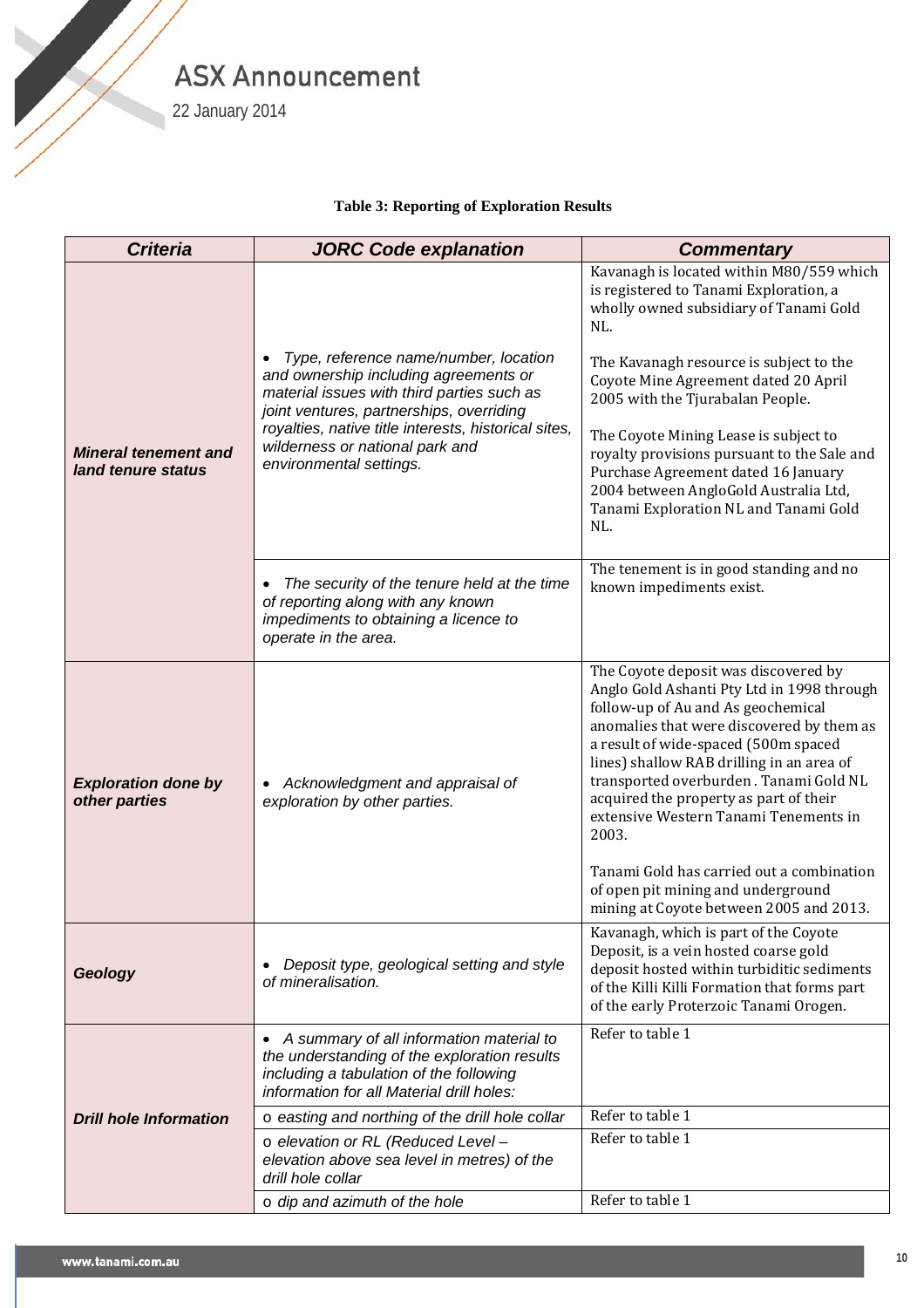| 22 January 2014                                      | <b>ASX Announcement</b>                                                                                                                                                                                                                                               |                                                                                                                                                                                                                                                                                                                                                                                                                                                                                                                                                                             |  |
|------------------------------------------------------|-----------------------------------------------------------------------------------------------------------------------------------------------------------------------------------------------------------------------------------------------------------------------|-----------------------------------------------------------------------------------------------------------------------------------------------------------------------------------------------------------------------------------------------------------------------------------------------------------------------------------------------------------------------------------------------------------------------------------------------------------------------------------------------------------------------------------------------------------------------------|--|
| <b>Criteria</b>                                      | <b>JORC Code explanation</b>                                                                                                                                                                                                                                          | <b>Commentary</b>                                                                                                                                                                                                                                                                                                                                                                                                                                                                                                                                                           |  |
|                                                      | o down hole length and interception depth                                                                                                                                                                                                                             | Refer to table 1                                                                                                                                                                                                                                                                                                                                                                                                                                                                                                                                                            |  |
|                                                      | o hole length.                                                                                                                                                                                                                                                        | Refer to table 1                                                                                                                                                                                                                                                                                                                                                                                                                                                                                                                                                            |  |
|                                                      | If the exclusion of this information is<br>justified on the basis that the information is<br>not Material and this exclusion does not<br>detract from the understanding of the report,<br>the Competent Person should clearly explain<br>why this is the case.        | Refer to table 1                                                                                                                                                                                                                                                                                                                                                                                                                                                                                                                                                            |  |
|                                                      | In reporting Exploration Results,<br>weighting averaging techniques, maximum<br>and/or minimum grade truncations (eg<br>cutting of high grades) and cut-off grades are<br>usually Material and should be stated.                                                      | The high grades in the exploration results<br>have not been cut. Where irregular sample<br>lengths have been taken, these lengths have<br>been clearly stated.                                                                                                                                                                                                                                                                                                                                                                                                              |  |
| Data aggregation<br>methods                          | Where aggregate intercepts incorporate<br>short lengths of high grade results and<br>longer lengths of low grade results, the<br>procedure used for such aggregation should<br>be stated and some typical examples of such<br>aggregations should be shown in detail. | Due to narrow nature of Kavanagh<br>mineralisation, intercepts rarely contain<br>more than 1 sample. In cases where this<br>does occur no internal dilution is included<br>and a minimum grade of 5g/t is required<br>for additional samples before they are<br>added to an intercept.<br>For example, a 1 metre at 30g/t Au results<br>with a consecutive 1 metre at 2g/t result<br>will not be aggregated and reported as 1m<br>@ 30g/t Au while a 1 metre at 30g/t Au<br>results with a consecutive 1 metre a 6g/t<br>Au result would be aggregated to 2m @<br>18g/t Au. |  |
|                                                      | The assumptions used for any reporting<br>of metal equivalent values should be clearly<br>stated.                                                                                                                                                                     | No metal equivalent values have been used.                                                                                                                                                                                                                                                                                                                                                                                                                                                                                                                                  |  |
|                                                      | These relationships are particularly<br>important in the reporting of Exploration<br>Results.                                                                                                                                                                         | All results stated in this announcement are<br>downhole.<br>True width not known at this point in time.                                                                                                                                                                                                                                                                                                                                                                                                                                                                     |  |
| <b>Relationship between</b><br>mineralisation widths | If the geometry of the mineralisation with<br>respect to the drill hole angle is known, its<br>nature should be reported.                                                                                                                                             | High grade orebodies such as Kavanagh are<br>sensitive to intercept thickness, as such                                                                                                                                                                                                                                                                                                                                                                                                                                                                                      |  |
| and intercept lengths                                | • If it is not known and only the down hole<br>lengths are reported, there should be a clear<br>statement to this effect (eg 'down hole<br>length, true width not known').                                                                                            | true width is calculated for all intercepts<br>and used in the resource estimation stages<br>with a (grade x true thickness) calculation<br>is made and estimated.                                                                                                                                                                                                                                                                                                                                                                                                          |  |